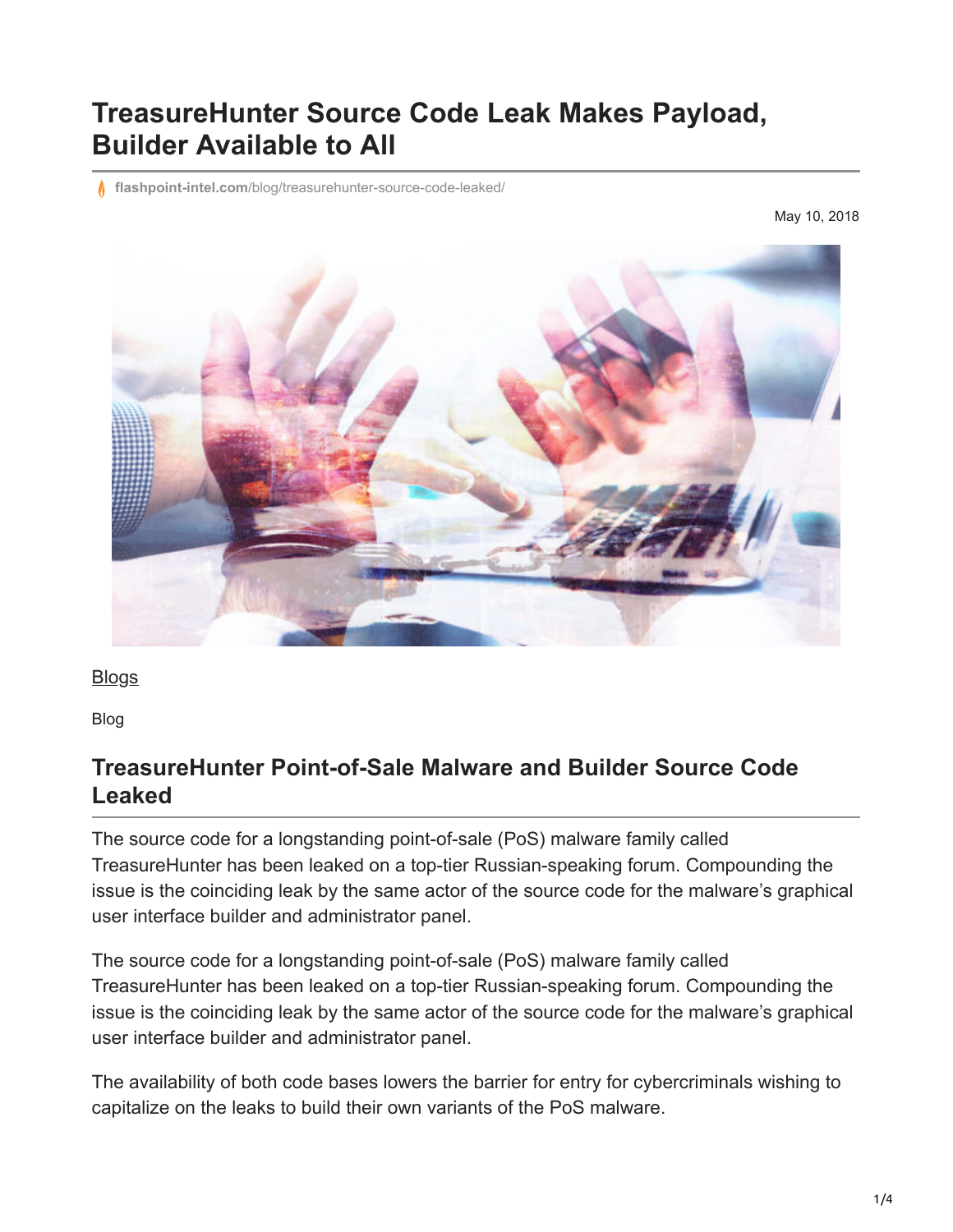Point-of-sale malware has been at the root of many breaches, including massive thefts at retailers Target in 2013 and Home Depot in 2014; in each case attackers were able to extract more than 100 million payment card and customer records from point-of-sale terminals by scraping card data before it was encrypted and sent to the payment processor.

#### **Industry Collaboration on Detection and Prevention**

TreasureHunter has been known and investigated since 2014, but until now investigators have had to reverse-engineer its code in order to analyze it. Now with the full code available, analysts have previously unseen insight into the malware's operation. Flashpoint analysts, who discovered the source code leak in March, proactively collaborated with researchers at Cisco Talos, who reviewed and improved protections, and advanced-detection mechanisms, in an effort to disrupt potential copycats who may have their hands on the source code.

In the meantime, Russian-speaking cybercriminals have been observed on the vetted underground discussing improvements and weaponization of the leaked TreasureHunter source code. Notably, the original developer appears to be a Russian speaker who is proficient in English. Originally, this malware appears to have been developed for the notorious underground shop dump seller "BearsInc," who maintained presence on various low-tier and mid-tier hacking and carding communities (below is a graphical representation of such an operation on the Deep & Dark Web). It's unknown why the source code was leaked at this time.

A graphical representation of a typical cybercrime dump shop ecosystem.*Image 1: A graphical representation of a typical cybercrime dump shop ecosystem.*

## **One Leak Can Spawn Many Variants**

TreasureHunter behaves like many other point-of-sale malware samples. Once an attacker has access to a Windows-based server and the point-of-sale terminal, the malware is installed and it establishes persistence by creating a registry key that runs the malware at startup. It then enumerates running processes, and scans device memory looking for track data, including primary account numbers (PANs), separators, service codes, and more. It then establishes a connection with the attacker's command and control server and sends the stolen data to the criminal.

The leak of the builder adds another dimension to the availability of the TreasureHunter payload and configurations. In the past, malware source code leaks such as the Zeus banking Trojan have spawned numerous variants, including Citadel, which cost organizations hundreds of millions in losses. PoS malware leaks have had similar effects, most notably with the 2015 leak of the Alina malware which led to the creation of the ProPoS and Katrina variants. The actor behind the TreasureHunter leak said: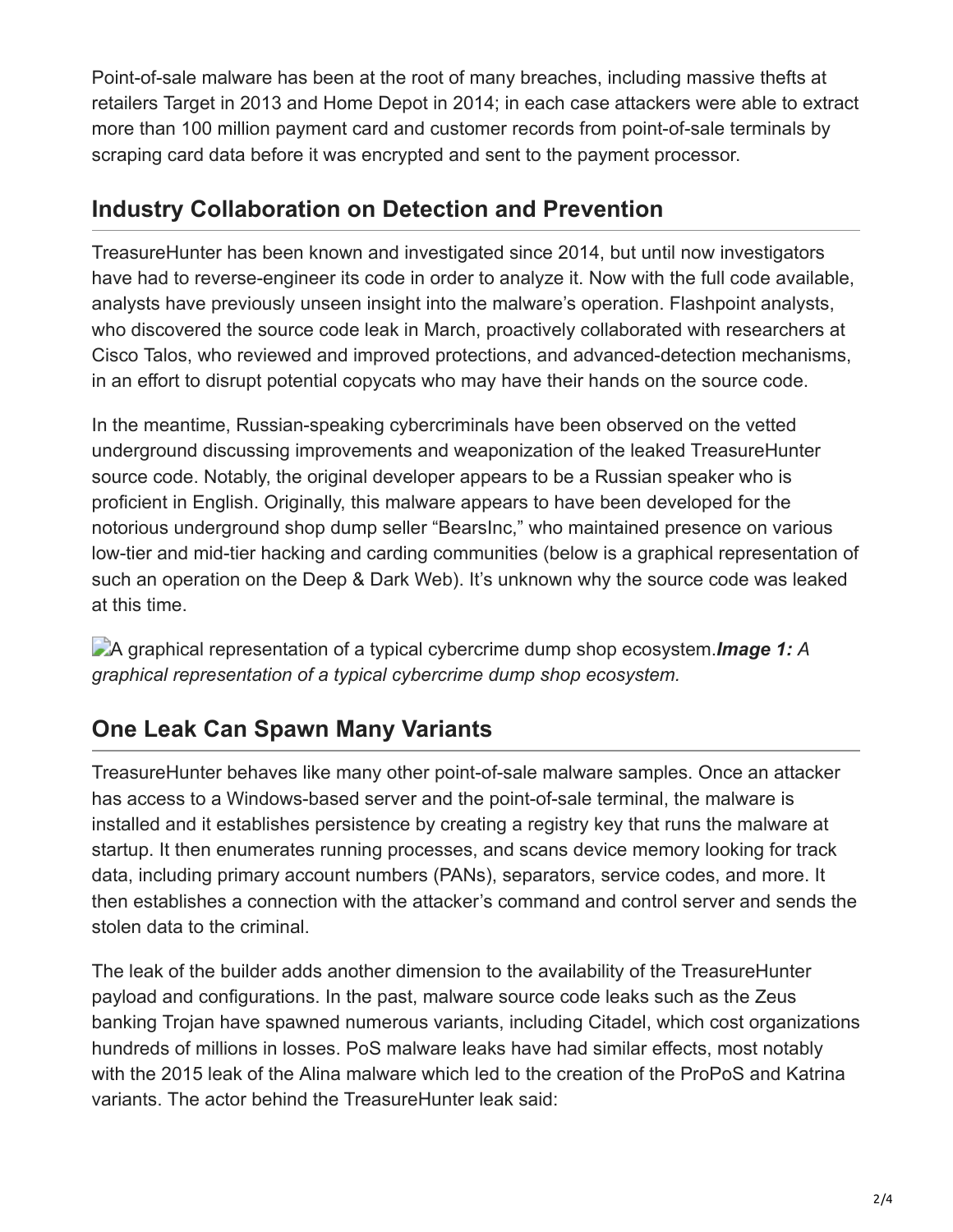*"Besides alina, vskimmer and other sniffers, Treasure Hunter still sniffs ( not at a very high rate, but it still does ) and besides that , since now you have the source code, it can be update anytime for your own needs."*

For researchers, the availability of the source code opens the door into new avenues of analysis and proactive visibility into such activity on the underground. This affords organizations such as Flashpoint the ability to collaborate with others in the industry such as Cisco Talos in this case to improve existing protections and force attackers back to the drawing board.

### **Source-Code Level Insight**

The code project appears to be called internally trhutt34C, and was written in pure C with no C++ features. It was compiled originally in Visual Studio 2013 on Windows XP. Based on analysis, researchers believe the developer intended to improve and redesign various features including anti-debugging, code structure improvement, and gate communication logic. With the goal of additional features to be improved, the developer hoped frustrate malware analysis and subsequent research; the actor left behind a note that said: *"We want the malware researchers screamin'!"*

A snapshot of the TreasureHunter source code.*Image 2: A snapshot of the TreasureHunter source code.*

The unfinished project included continued improvement code snippets, below:

TO DO for the next version of the client (0.2 Beta): Replace all Unicode versions of functions with ANSI versions. Now why did I ever go for wide-char in the first place?.. Improve the code structure: Replace all the if – else constructs that are rendered needless by return commands; Organize the includes; Give the code proper commenting so that I am able to modify and improve it after not having seen it for some time (if such a thing happens). Make scan exceptions and service codes configurable. Add the following commands to the gate communication logic: Download and execute for updating; Remote CMD command execution; Remote self-removal for emergency cases. Add antidebugging: Use self-debugging by creating a child process (may be improved later by reversing the tables); Improve the MD5 function and use it to find debuggers by signatures (maybe to be added in future versions); Use GetTickCount to detect parts of code being stepped through (maybe to be added in a "heuristical" joint algorithm with the abovementioned); Upon finding a debugger, destroy the critical section and/or start creating new threads infinitely until the application crashes. Maybe also kill processes and delete debuggers and/or decompilers permanently. We want the malware researchers screamin'! Add better persistency and timeouts to gate communication. Add local saving of data if the gate can't be reached for a certain period of time. Add the option to run the program as a service on Windows XP. Improve the code structure and add comments to avoid future confusion. Add error handling and backup restart in case of crash or heap overflow (malloc fail). Improve the Clingfish system (so that a clingfish thread doesn't do the same thing as the main thread right after being spawned). Debug the system information extraction mechanism further (on different OS versions). Improve the trackfinding algorithm to make it faster.